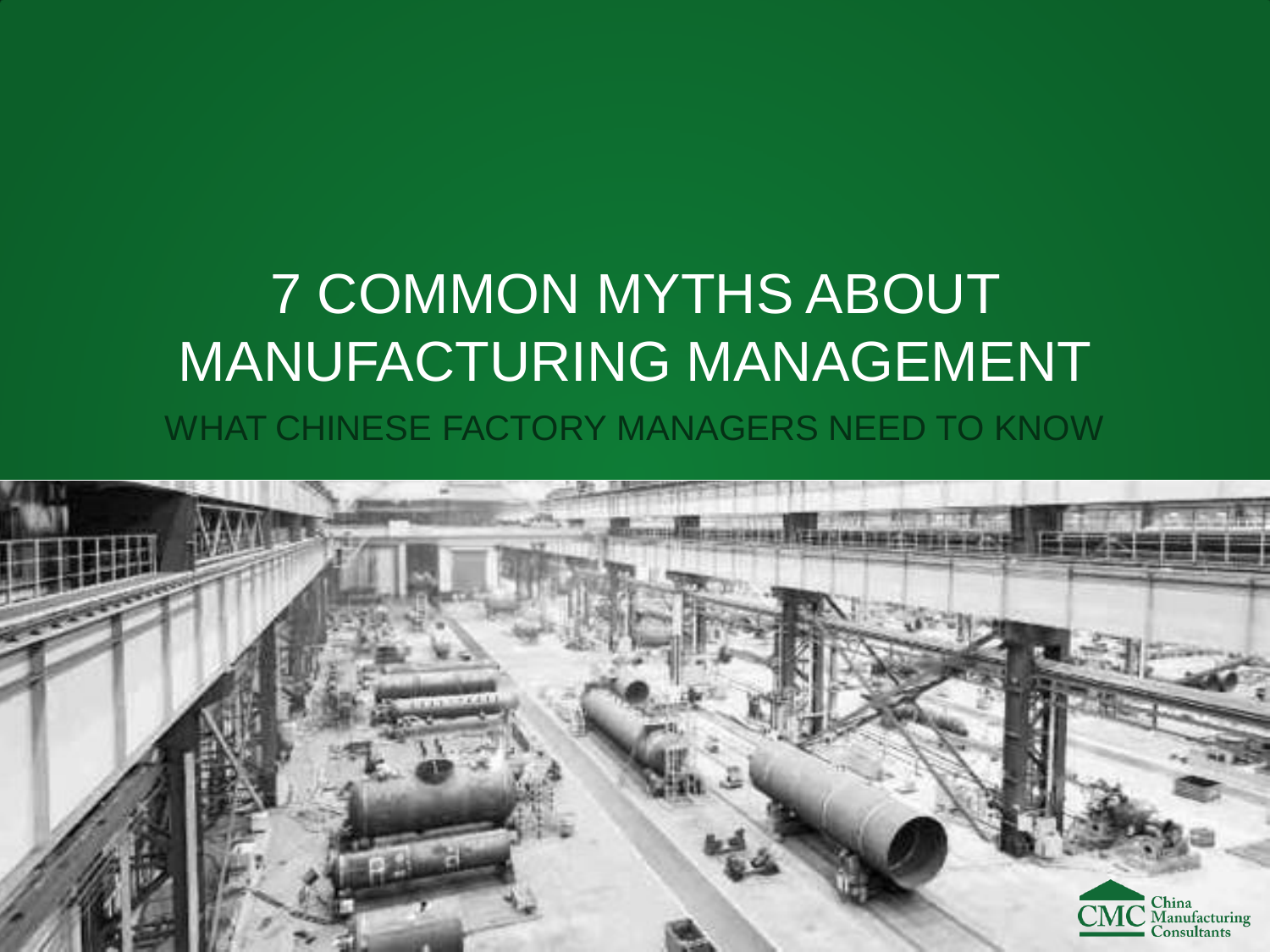#### **TABLE OF CONTENTS**

Myth No. 1: All Factories Should Try to Automate their Processes

Myth No. 2: Training a Chinese Workforce is Useless

Myth No. 3: Large Batches are the Key to Lower Costs

Myth No. 4: Paying Production Operators by the Piece Improves Productivity

Myth No. 5: Clean and Safe Workshops are a Luxury

Myth No. 6: Higher Quality Means Higher Costs

Myth No. 7: Lean Manufacturing is not Applicable in China

Aside: What is Lean Manufacturing?

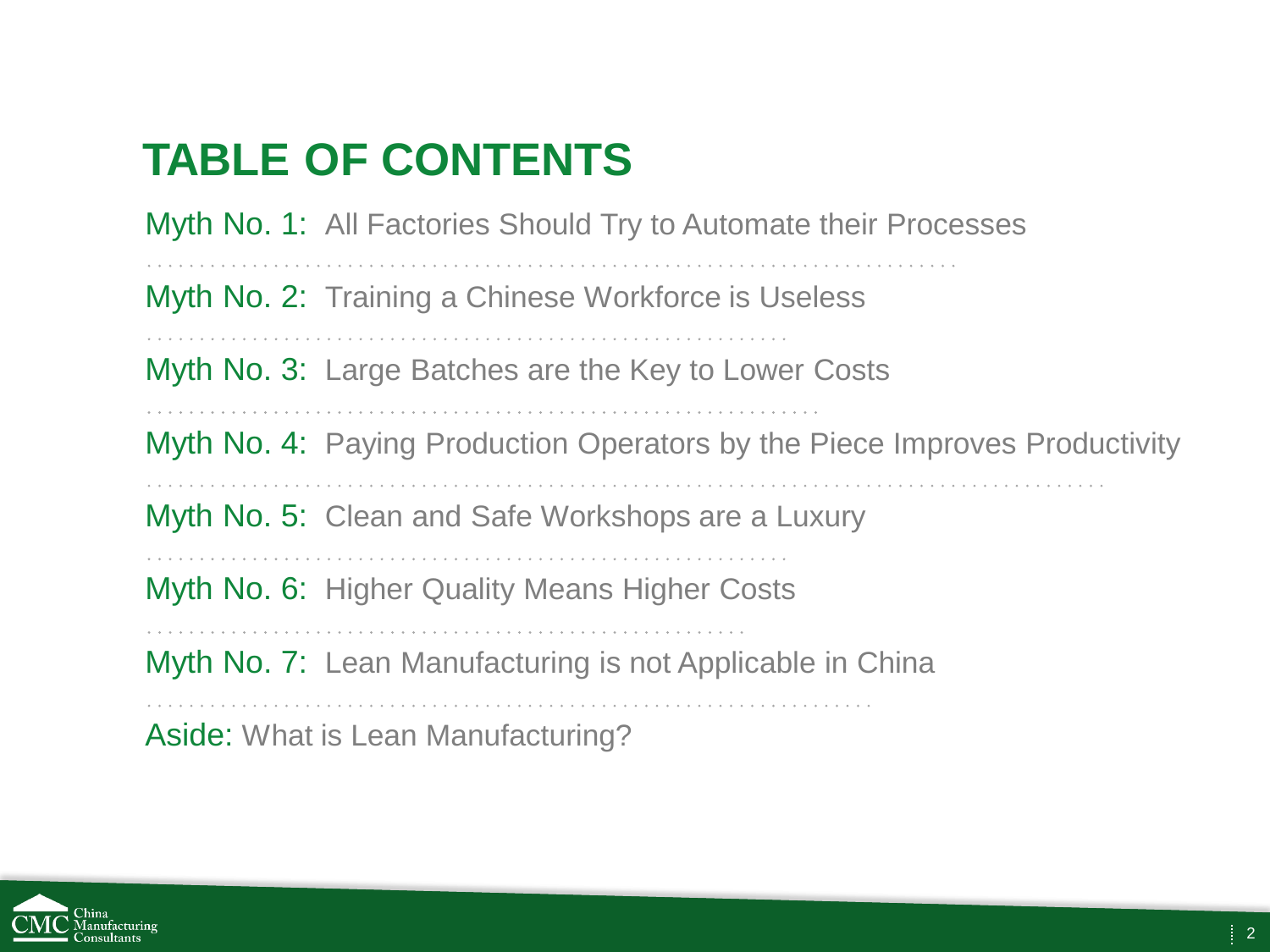#### Preface: The Gradual Increase of Wages in China



Over the past 25 years, the monthly gross wages of Chinese workers has increased sharply. However the way factories are organized has changed very little. It is time for managers to revise their mental models.

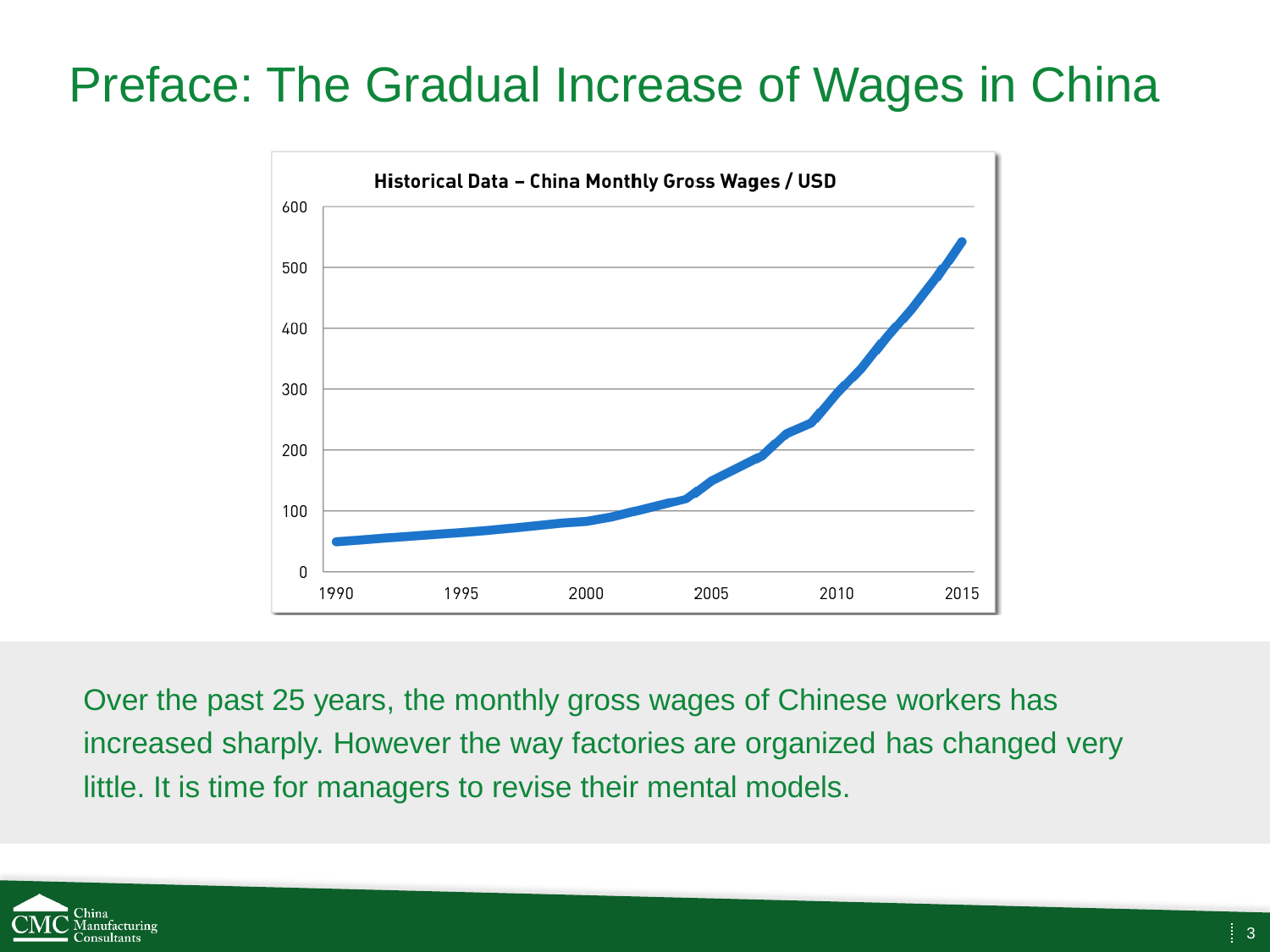#### **MYTH NO. 1: ALL FACTORIES SHOULD TRY TO AUTOMATE THEIR PROCESSES**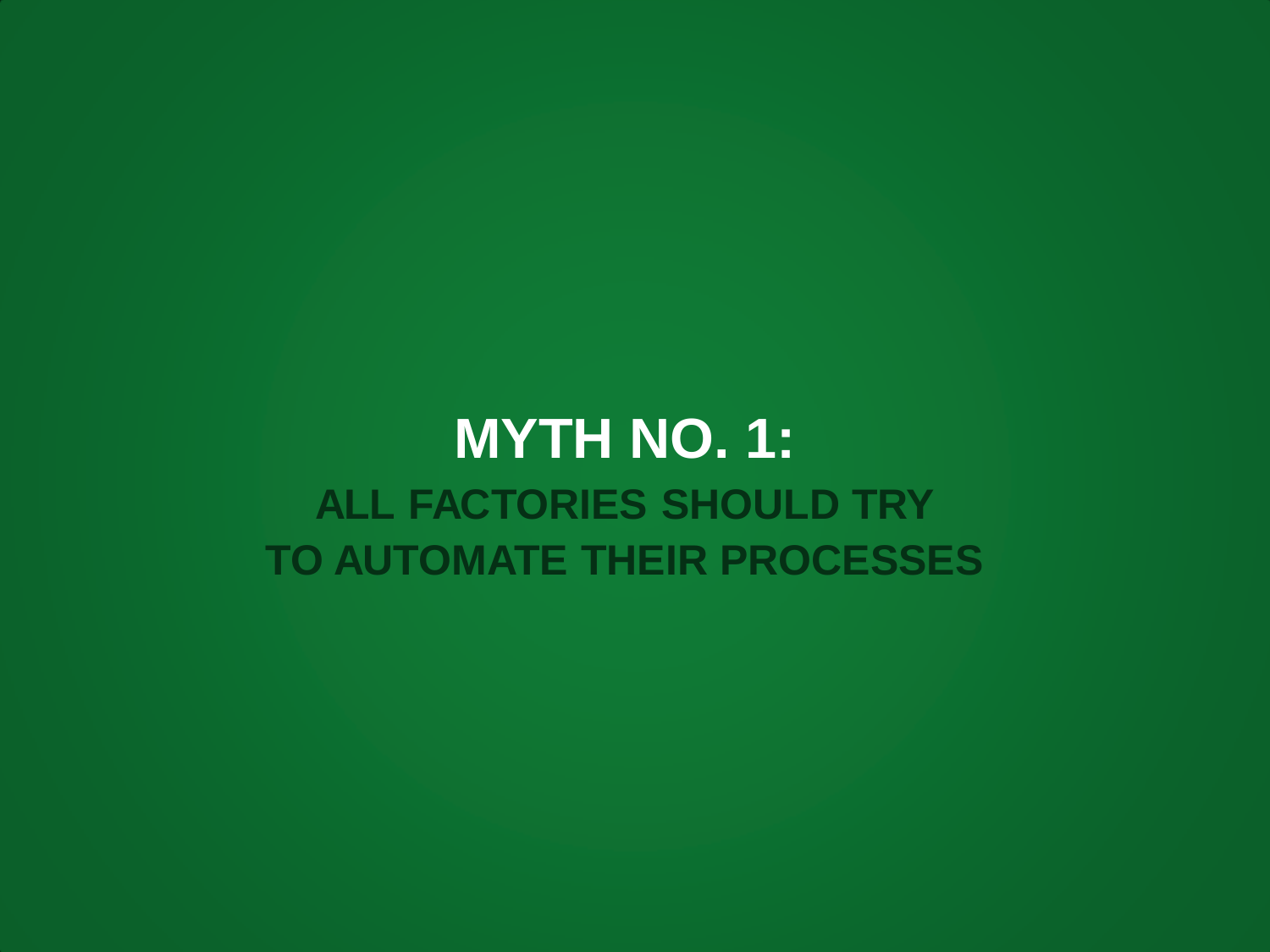#### The factories that have invested to automate their processes fully have noticed several drawbacks:

- Their minimum order quantities have risen a lot, which means they can only serve large customers (who tend to negotiate low prices).
- The range of products had to be narrowed down, which again turns some customers away.
- Highly automated equipment is more complex and has more points of failure. Without very strong maintenance programs, breakdowns are very frequent.

The right thing to do is improve the flow and the processes while keeping the current equipment. Productivity is often multiplied by 3 to 6 when an average Chinese factory adopts lean manufacturing tools (balanced lines and one-piece flow, good tooling, mistake proofing, good planning…) and it necessitates no investment.

*You can view an infographic that shows the History of Manufacturing Practices [here](http://cmc-consultants.com/resources/history-manufacturing-practices/).*

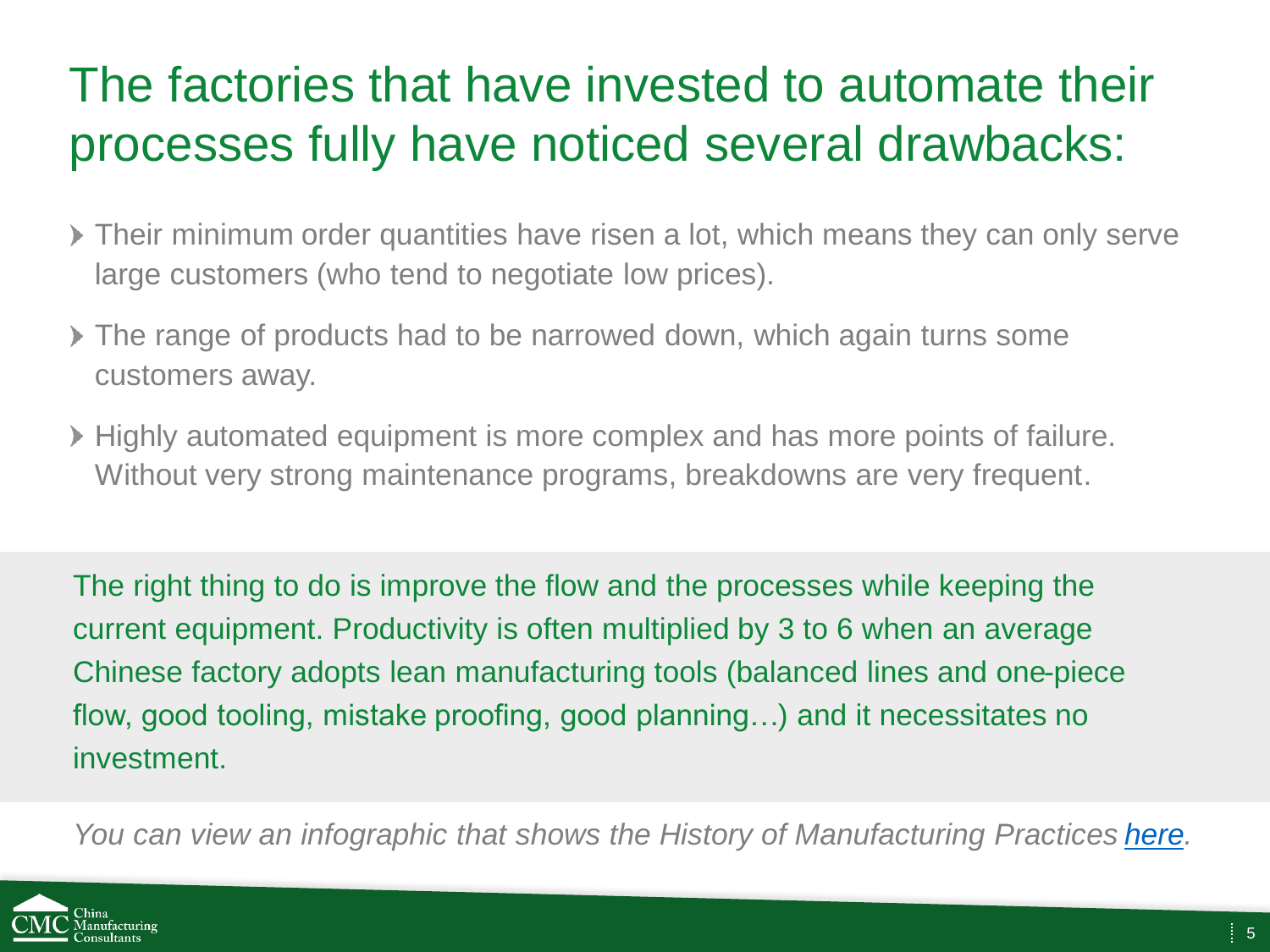#### **MYTH NO. 2: TRAINING A CHINESE WORKFORCE IS USELESS**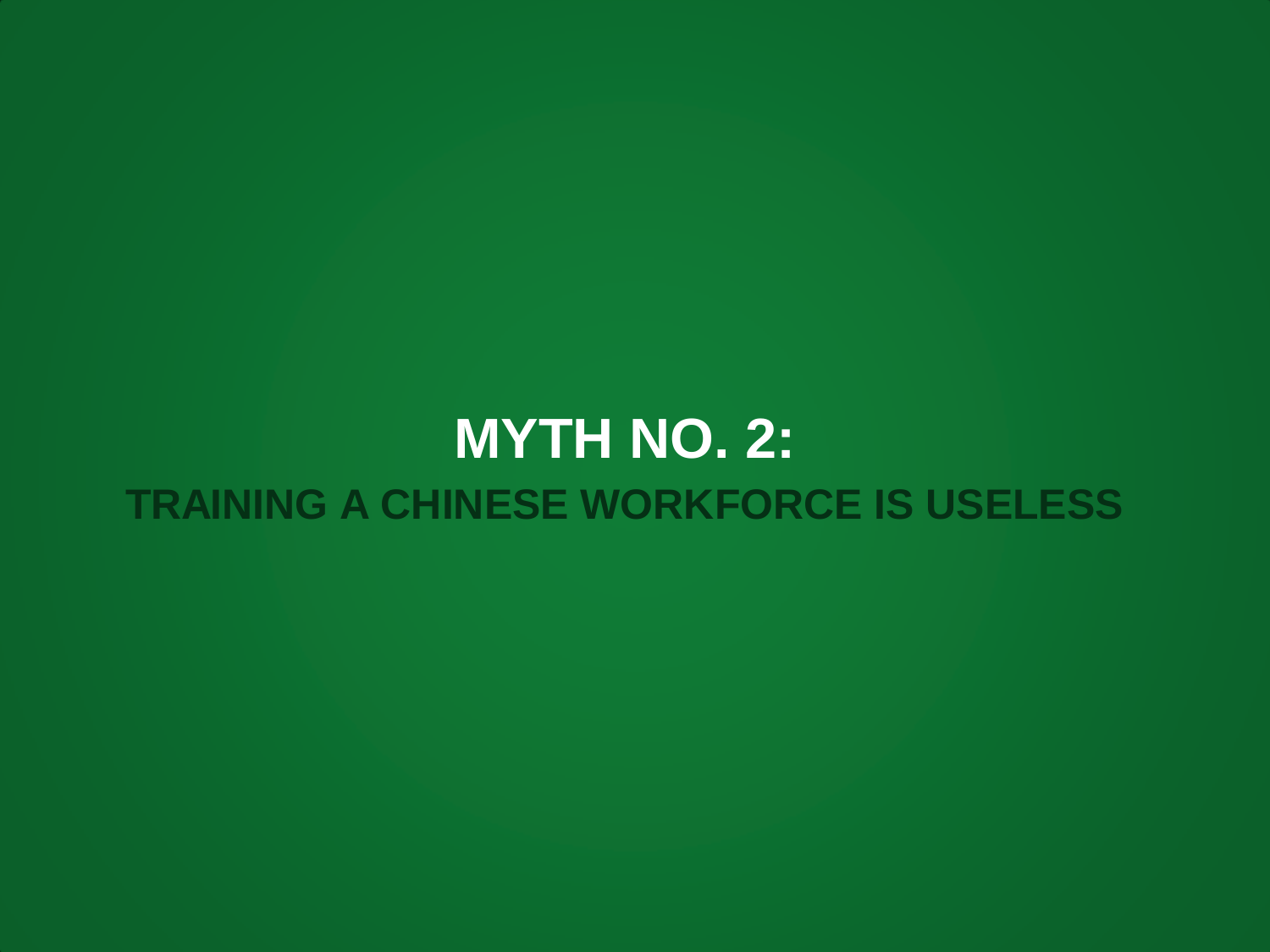#### In most Chinese factories, the employee turnover rate is over 30% a year.

As a result, managers think that providing training to the workforce makes no sense. Unfortunately, this is the wrong approach for two reasons.

First, there are inexpensive ways to reduce the turnover rate down to 10-20% a year.

Second, training is the improvement activity with the highest leverage. One hour of training can bring incomparable benefits to the company.

We have applied training programs in several Chinese factories and it was instrumental in changing the organization's culture – not to mention, reduce costs and improve quality significantly.

*You can read a case study that focuses on training by following [this link](http://cmc-consultants.com/resources/case-study-cost-reduction-capacity-improvement-sanitary-product-factory-china/).*

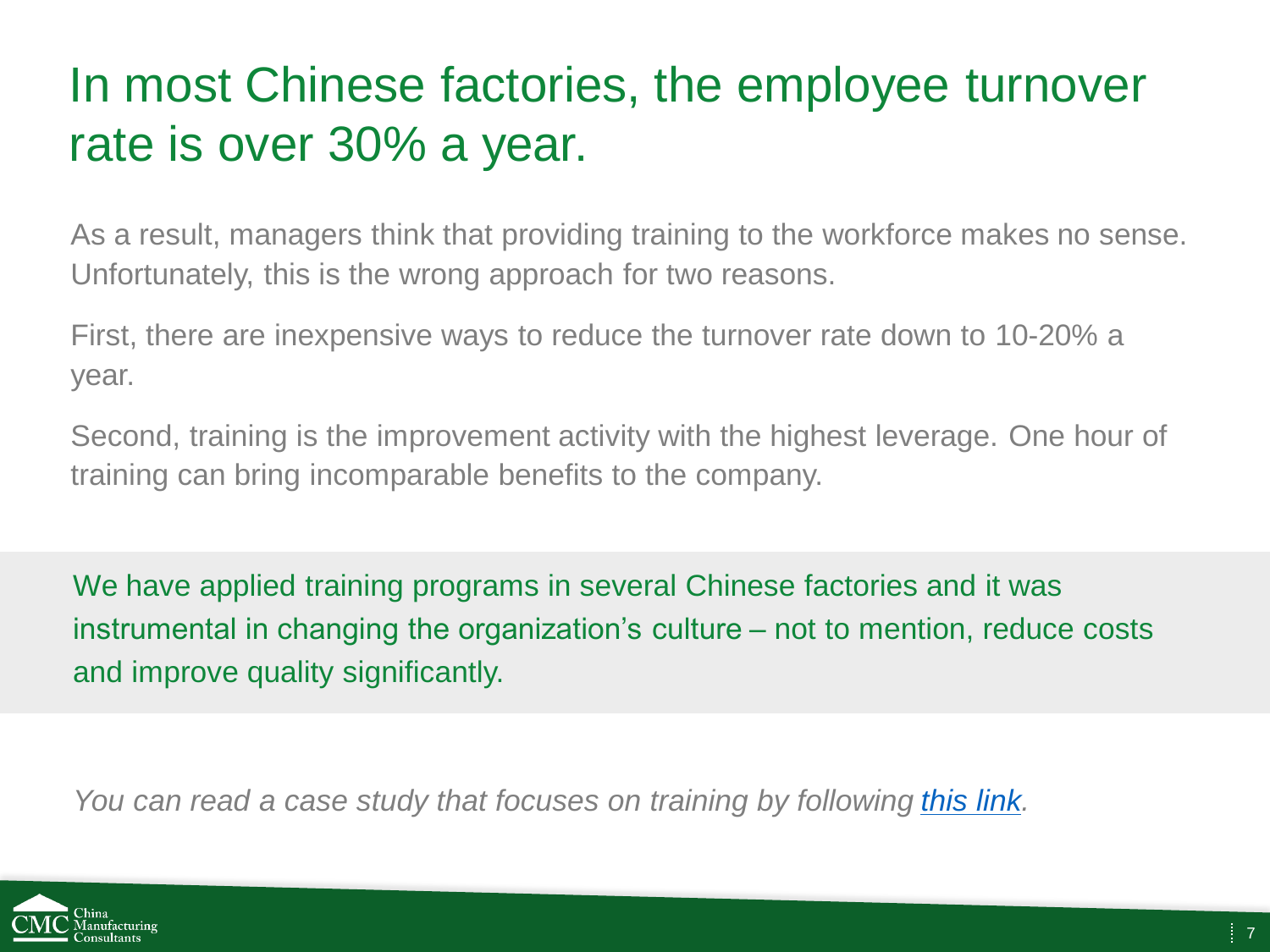### **MYTH NO. 3: LARGE BATCHES ARE GOOD FOR THE FACTORY**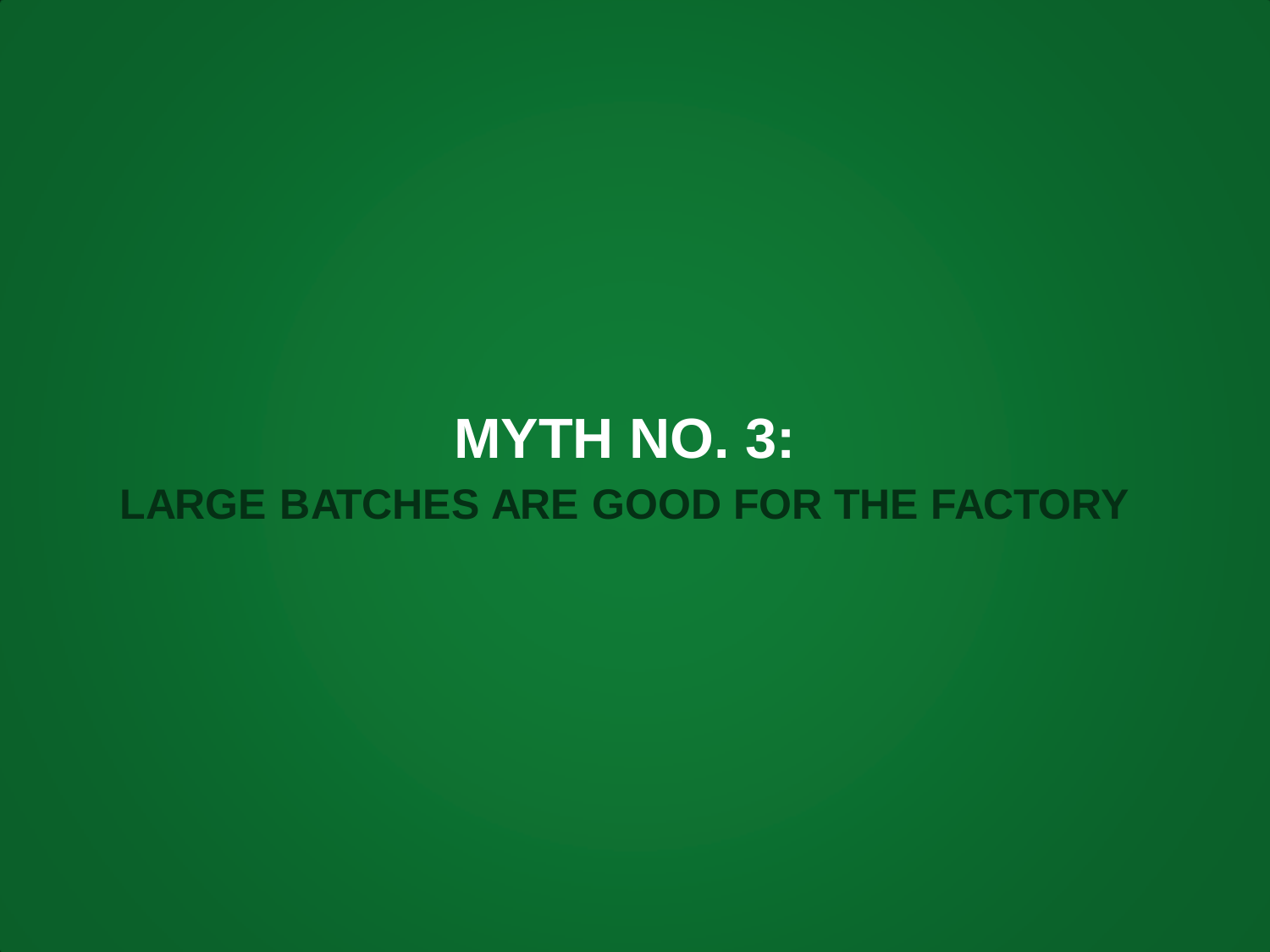# Chinese manufacturers like the idea of purchasing and processing large batches. However, high inventory levels have negative consequences:

- It increases costs inventory costs about 2% a month in money carrying costs, transportation and warehousing, depreciation, loss, etc…
- It slows production down There is actually a mathematical relationship (Little's Law) that states: **Cycle time for production = amount of work in process ÷ throughput at the bottleneck.** In other words, releasing more work-in-process inventory on the factory floor will lengthen the time needed for production.

A good production planner makes sure the purchasing and production departments never work on batches that are larger than necessary. A very simple tool to ensure this is a Kanban system.

A short video guide on Kanban can be watched [here](https://www.youtube.com/watch?v=y77BGscoc8E).

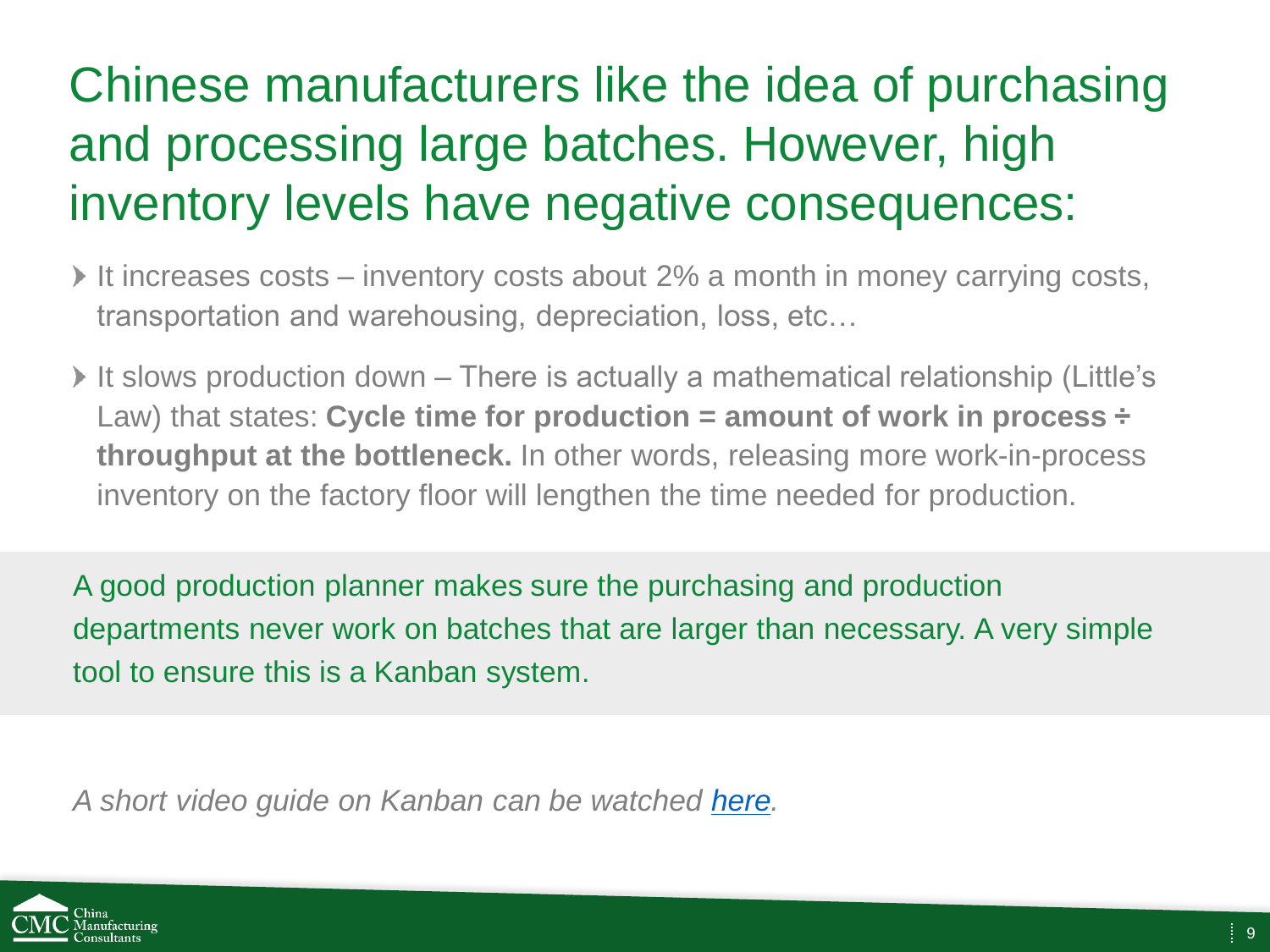#### **MYTH NO. 4: PAYING PRODUCTION OPERATORS BY THE PIECE IMPROVES PRODUCTIVITY**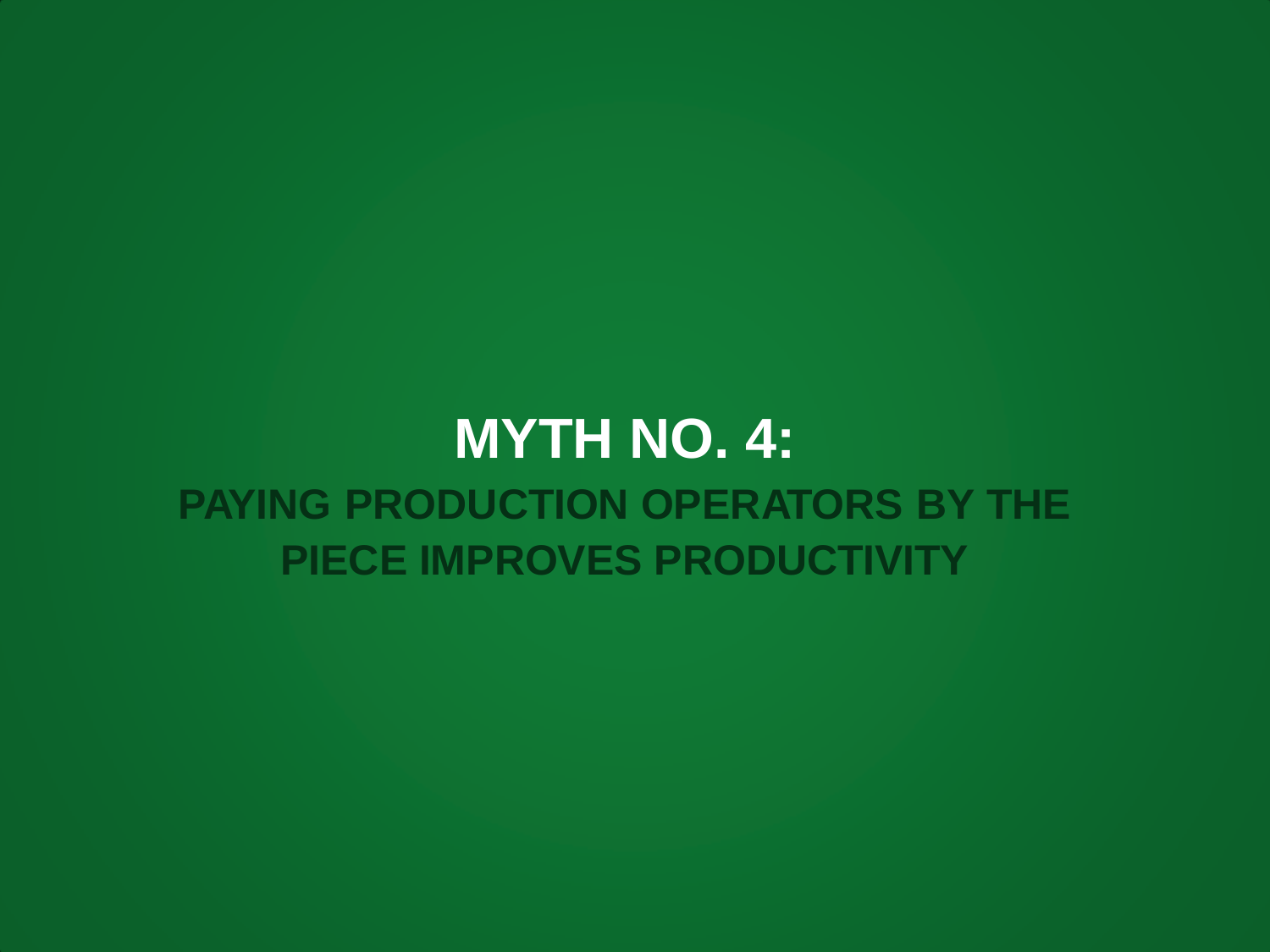#### Piecework pay schemes have many perverse effects:

- Operators want larger batches because it allows them to get used to the product and become more efficient (but large batches are not in the factory's interest)
- Operators want to work as fast as possible, without regard to quality
- Production managers are not encouraged to spend time optimizing the way operators work, since the factory's costs per employee are lower if productivity is lower.

The factories with the highest productivity don't rely on piecework. Instead, they have industrial engineers who help improve the way people do their work, and they have mechanisms (e.g. conveyor belts, takt time…) to ensure people work at a certain pace.

*A short video guide on piecework can be watched [here.](https://www.youtube.com/watch?v=p4Ewd59mHzk)*

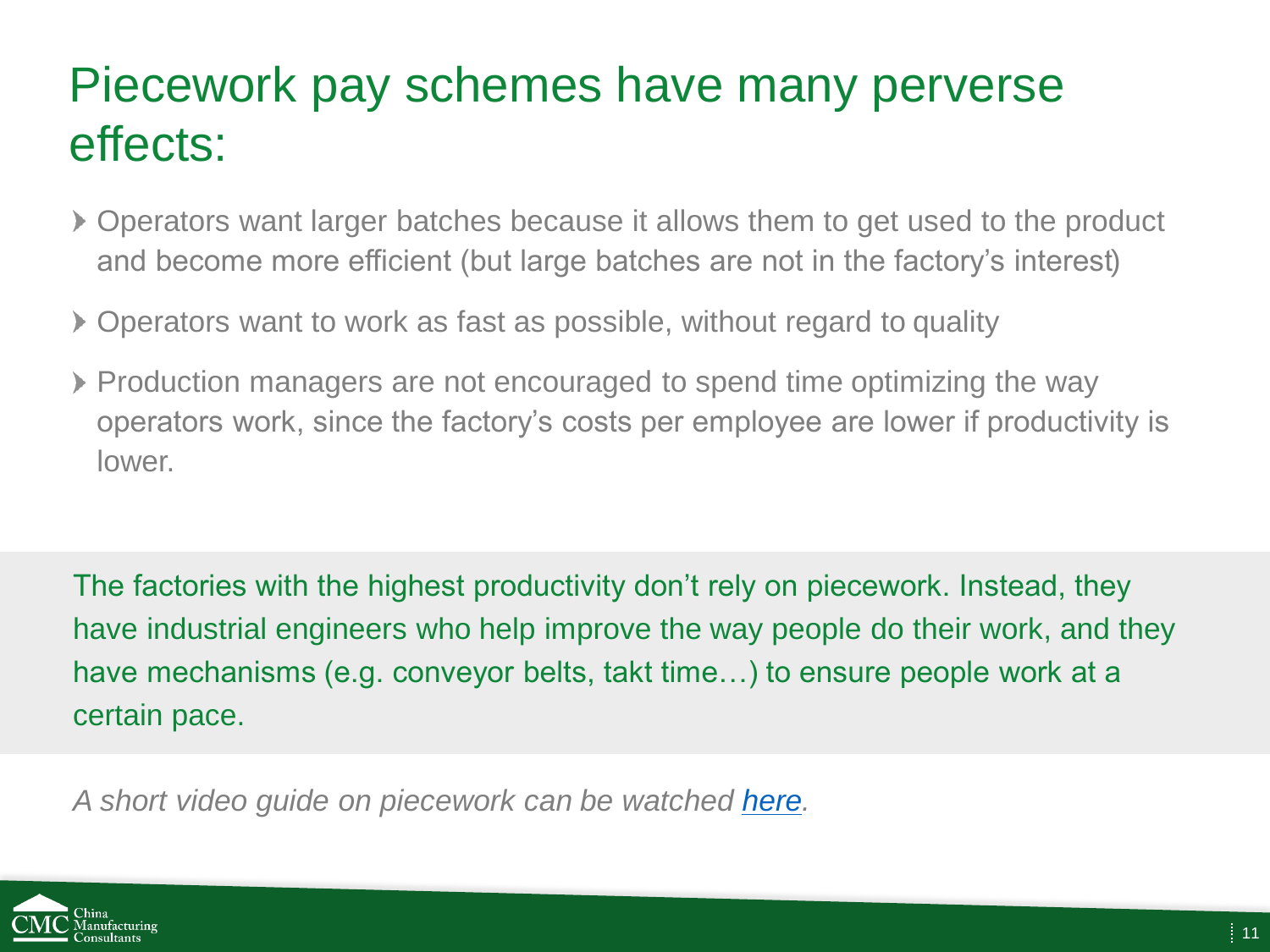# **MYTH NO. 5: CLEAN AND SAFE WORKSHOPS ARE A LUXURY**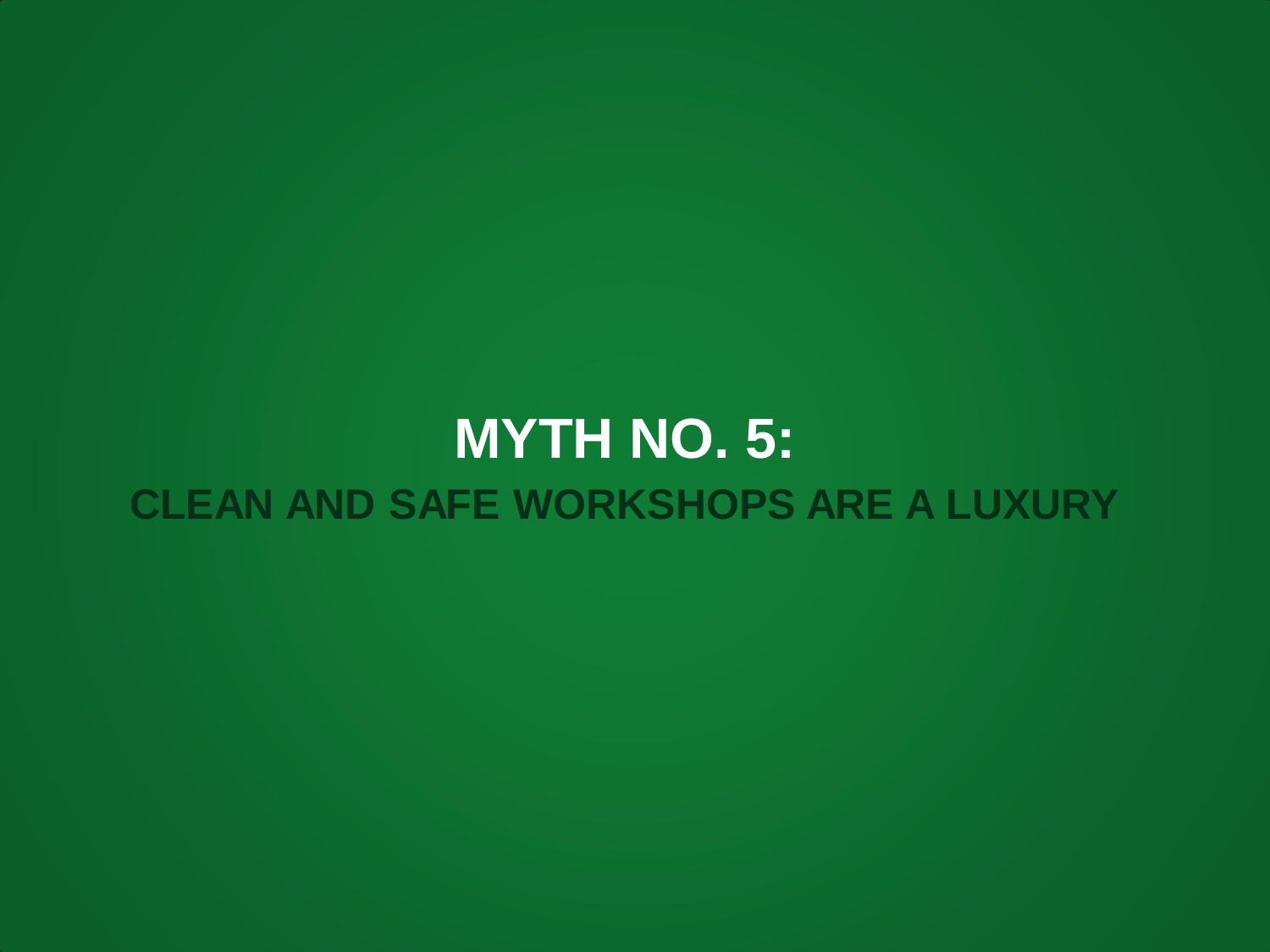#### In many Chinese factories, taking the time to clean and organize the working environment is seen as a waste of time.

Safety within the factory is often not considered. However, safety programs are very inexpensive. They generally involve a change in attitude from the production supervisors rather than material investments. Here are a few examples:

Reducing fire hazards by setting simple rules

- Enforcing the discipline to wear personal protective equipment
- Improving ergonomics by improving the production layout

Having operators spend 5 minutes at the beginning of their shift on 5S activities delivers strong benefits in the long term for equipment uptime, productivity, safety and worker morale, and quality.

*A short video guide on safety can be watched [here.](https://www.youtube.com/watch?v=O5GtWg77XMQ)*

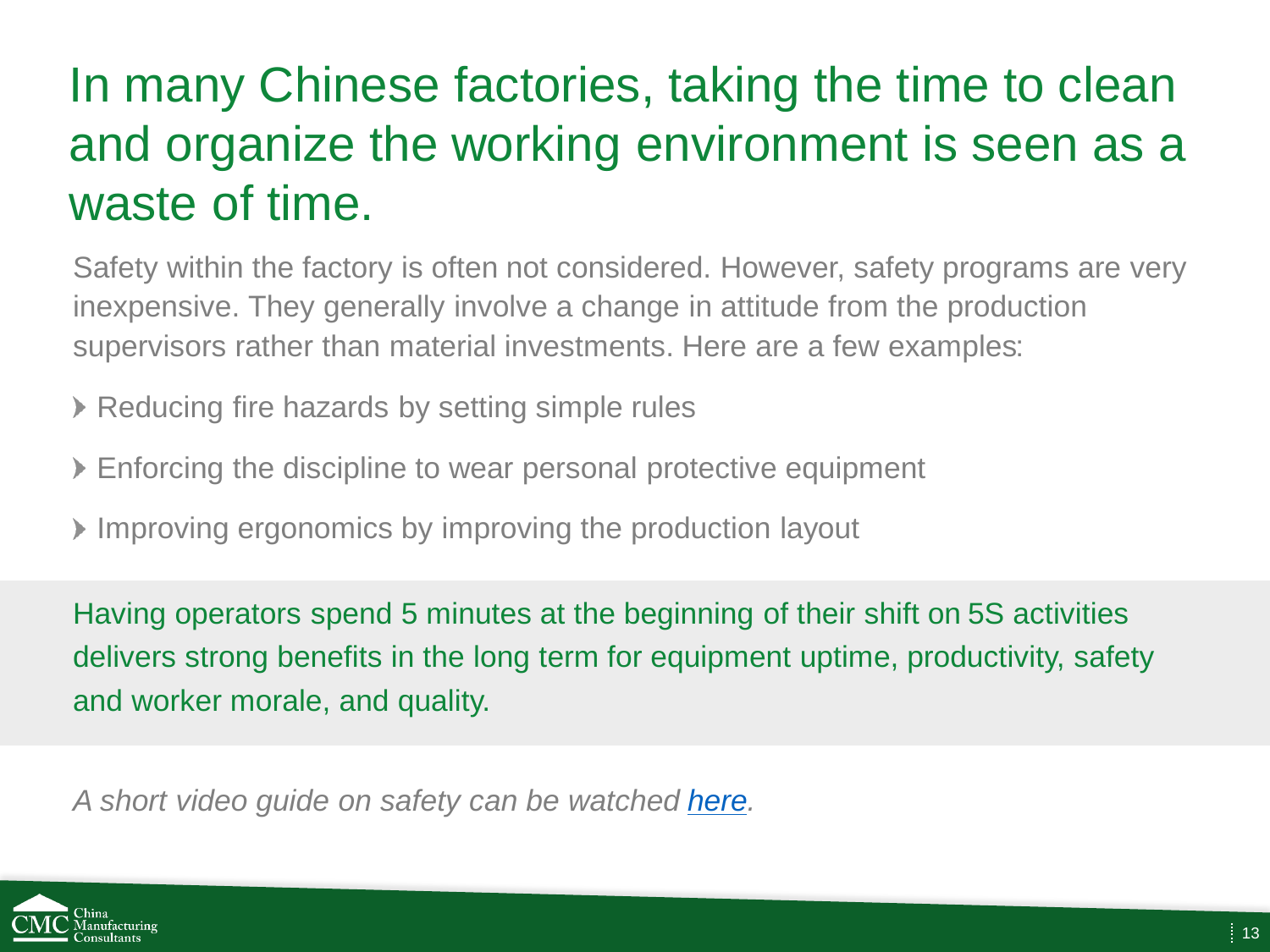#### **MYTH NO. 6: HIGHER QUALITY MEANS HIGHER COSTS**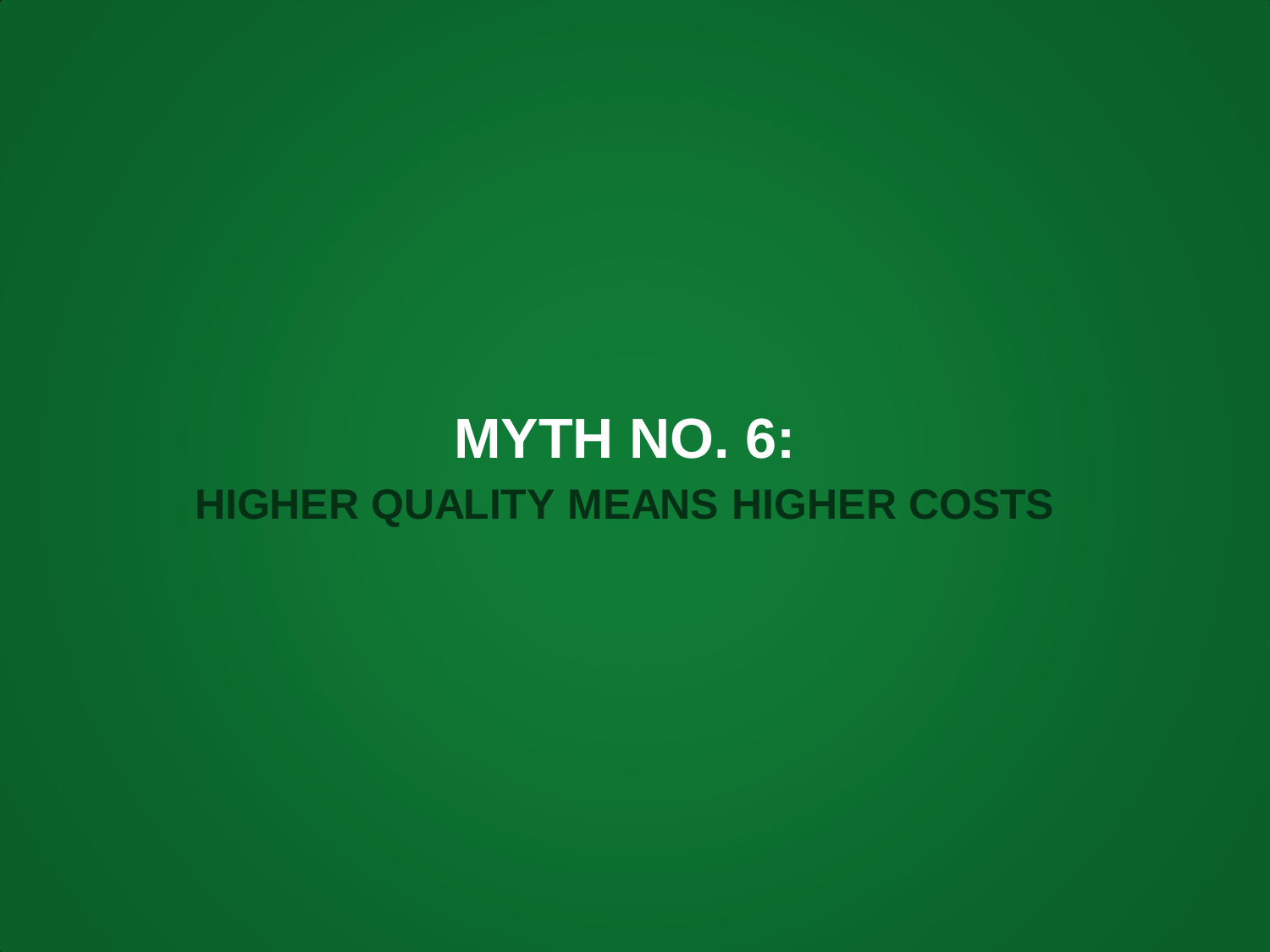# Most Chinese managers think a lot of efforts (slower production, more inspection…) are necessary to achieve a higher quality level.

There are many ways to increase quality without increasing costs.

Actually, many of the tools we introduce in factories improve **both productivity and quality**.

For example, on certain production lines we add a control jig that catches problems more quickly and more reliably than the current inspection method.

In fact, low quality is very expensive for a manufacturer. It causes rework, scrapped material, production breakdowns, and lost customers. In certain factories, these costs amount to 40% of the sales turnover!

An in-depth video guide about Quality Improvement can be watched [here.](http://cmc-consultants.com/resources/improve-quality-chinese-factory/)

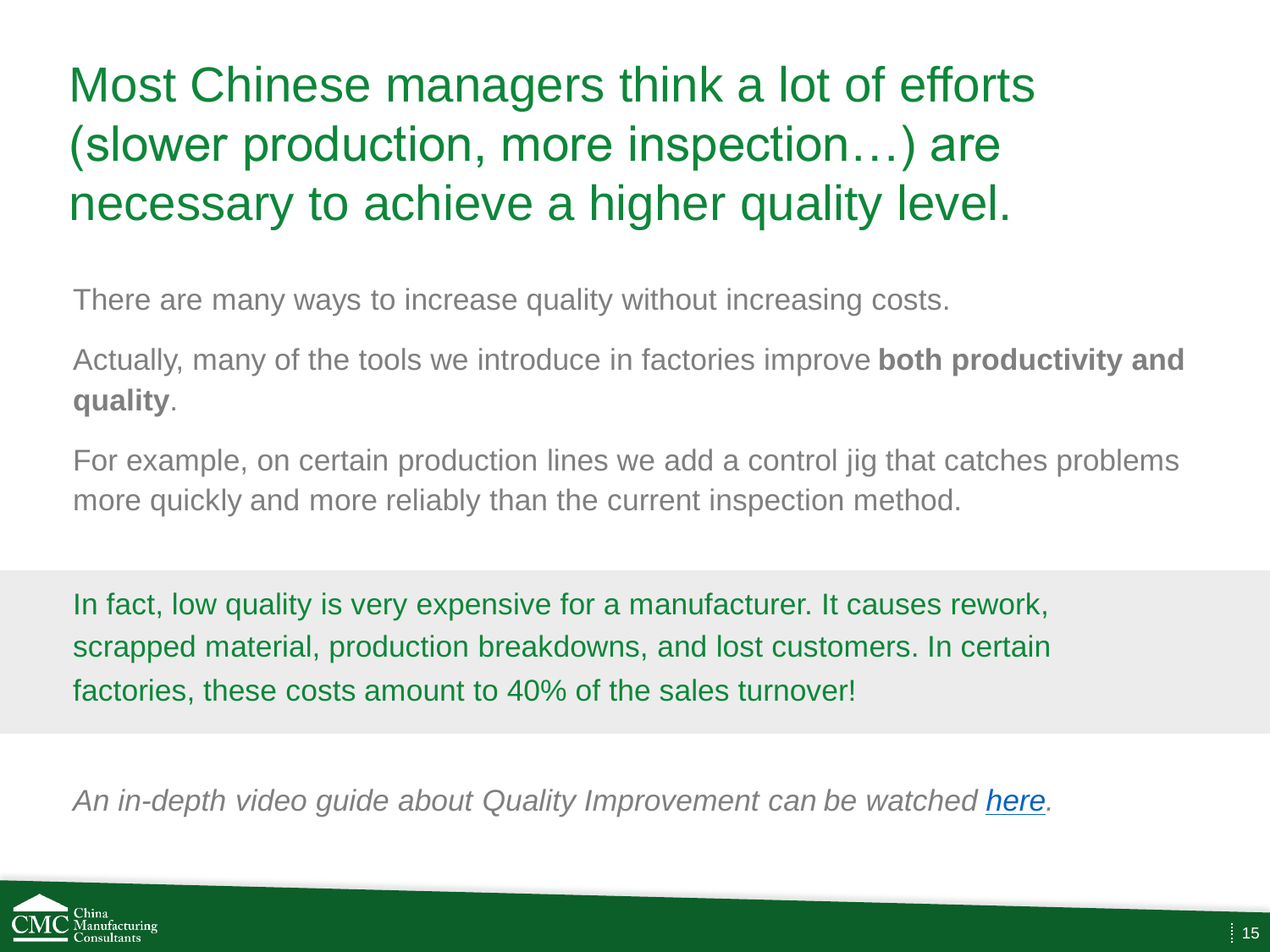#### **MYTH NO. 7: LEAN MANUFACTURING IS NOT APPLICABLE IN CHINA**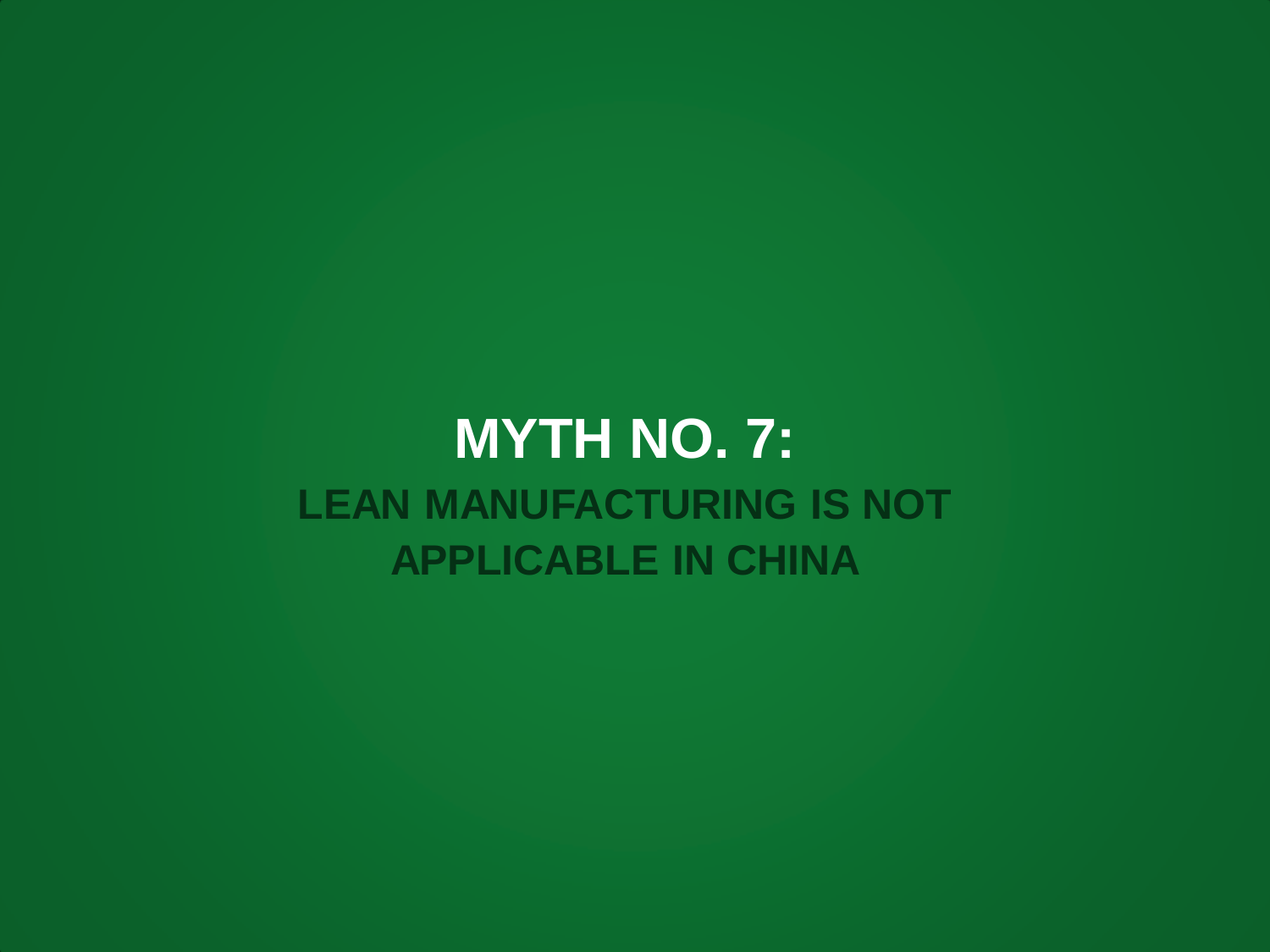#### Hundreds of lean manufacturers are already operating in China. Some are in the auto industry, but many others are involved in electronics, industrial equipment, furniture, leather, medical devices, etc.

Lean Manufacturing is a set of principles and tools that were successfully applied to the vast majority of industries. It is not a Japanese approach. Its "model" is Toyota, but Toyota managers were heavily inspired by Ford's founder's experiments in the 1910s and by Training Within Industry (a program implemented in the US during World War II). They used concepts from different countries (for example, the "takt time" comes from German plane manufacturers).

Based on our experience in China, a factory that switches from traditional management to Lean Manufacturing can expect to realize impressive savings within 6 months:

- Doubling of labor productivity
- Reduction of inventory by 50+%
- Reduction of quality issues by 40+%
- Reduction of factory floor space by about 50%

*For more information please visit our services page [here](http://cmc-consultants.com/services/).*

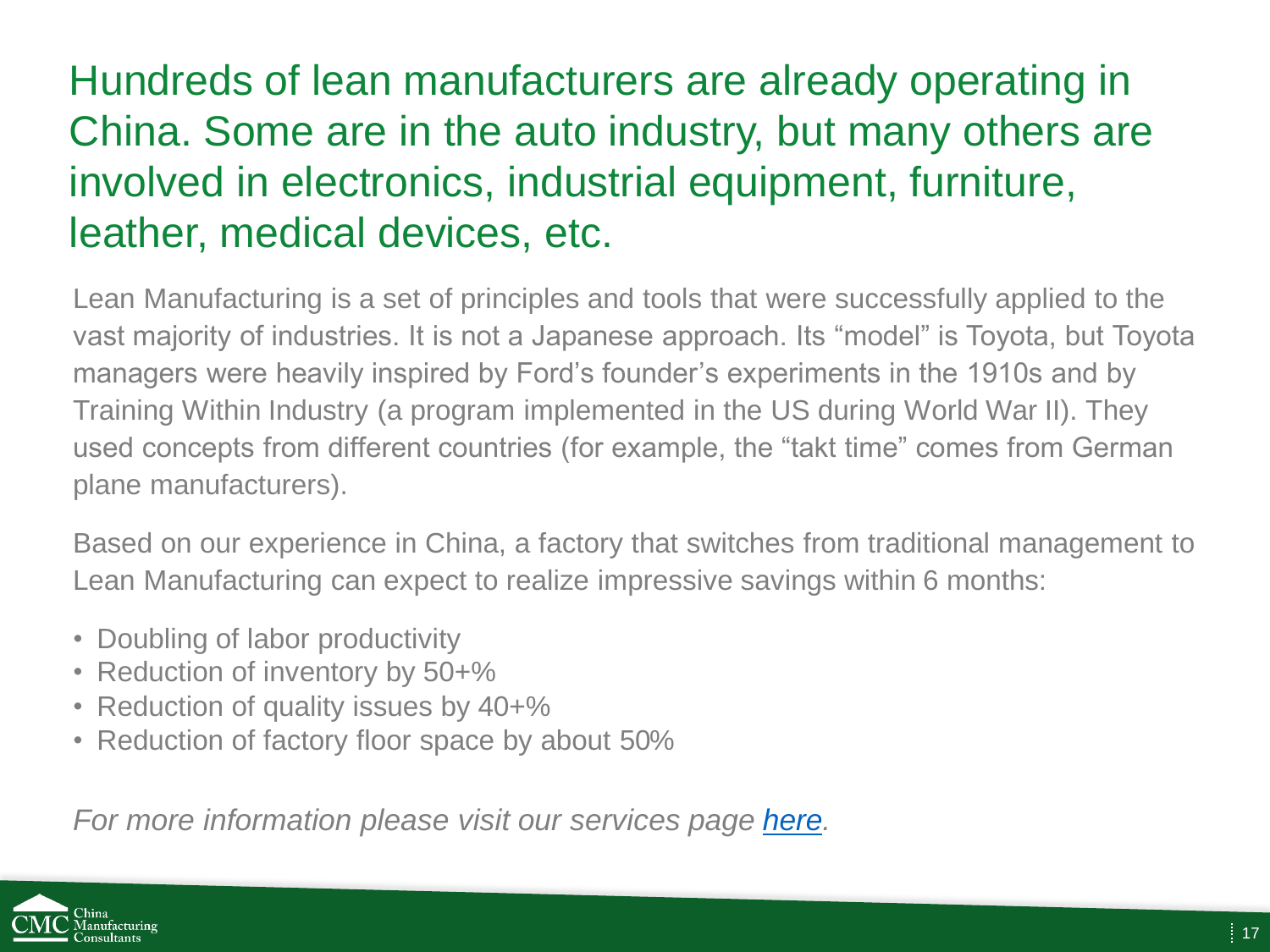#### **ASIDE WHAT IS LEAN MANUFACTURING?**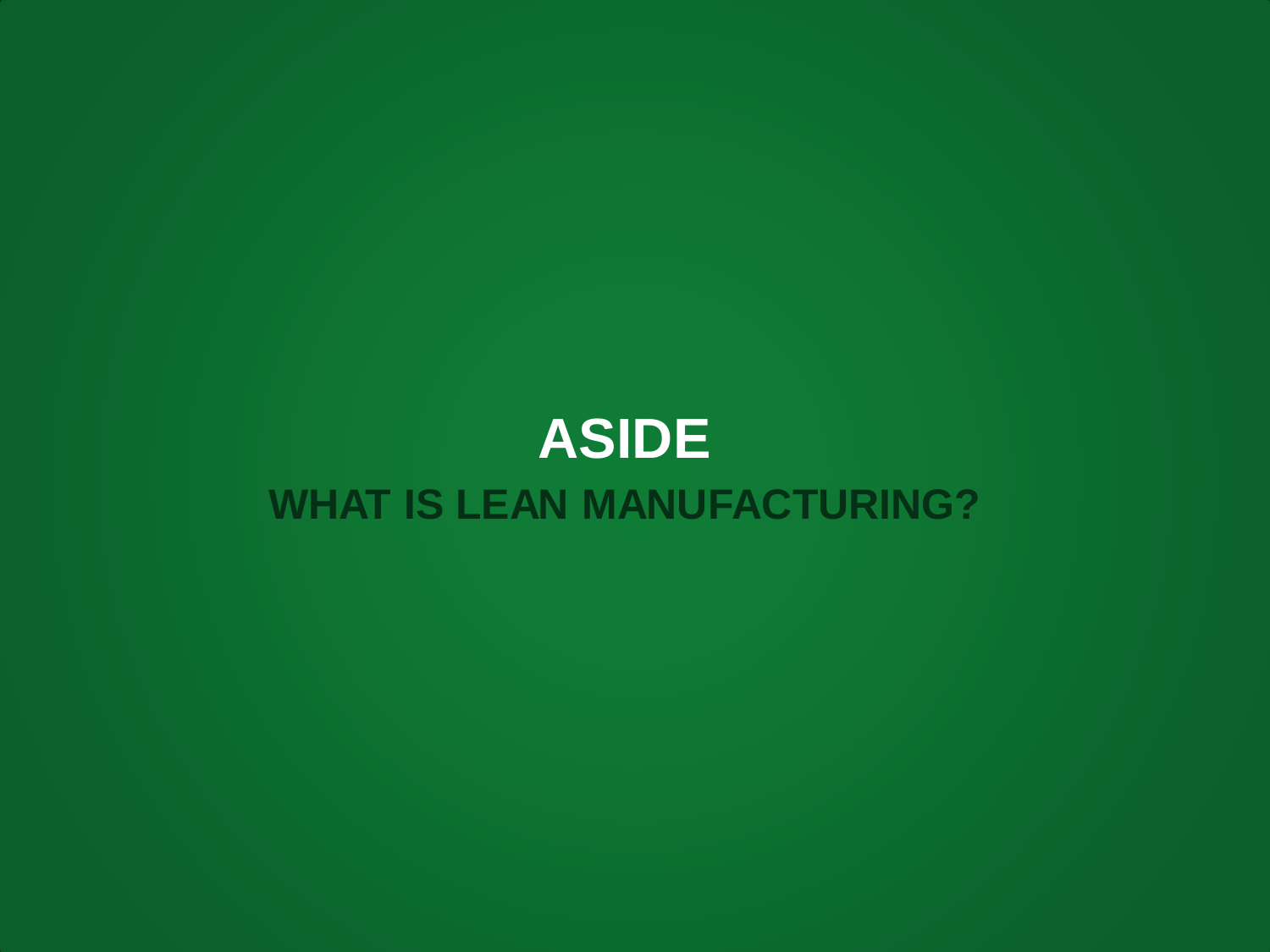Lean is a set of principles and tools that have been systematized by Toyota, and that have been applied to many different types of products and production processes over the last 30 years.

Lean can not only be found in Japan but it is now widely used throughout the US, India, Europe, and China.

Less than 1% of companies are truly "lean", but many others are applying some lean principles and tools.

Americans call it "lean" because it uses less labor, less material, less time, and less space to produce a given batch with fewer defects, when compared to traditional manufacturing methodologies.

It is a proven way to achieve extremely high levels of quality while simultaneously being the cost leader in an industry.